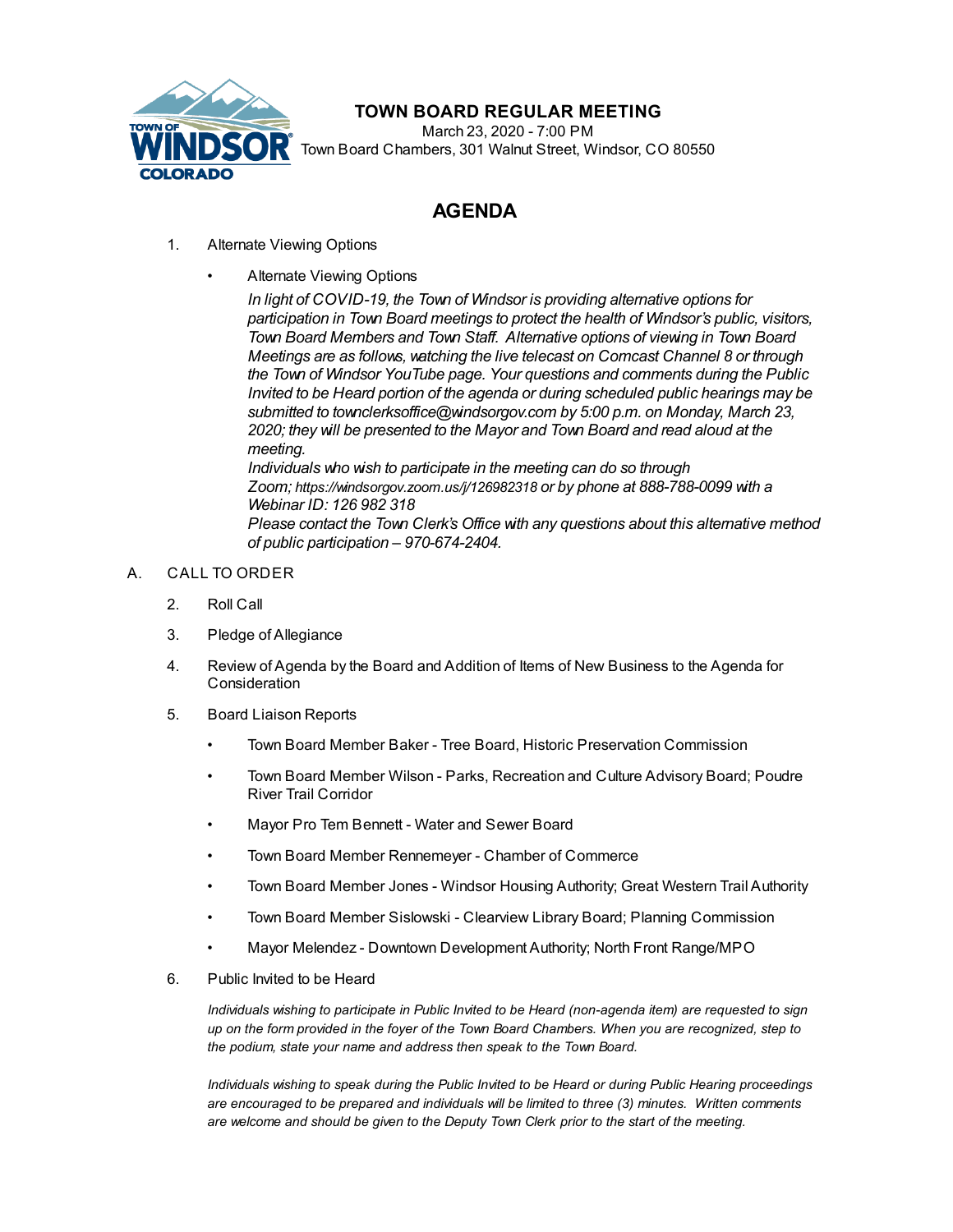#### B. CONSENT CALENDAR

- 1. Minutes of the [February](file:///C:/Windows/TEMP/CoverSheet.aspx?ItemID=804&MeetingID=134) 24, 2020 regular Town Board Meeting K. Eucker
- 2. Resolution No. 2020-21 A [ResolutionAdopting](file:///C:/Windows/TEMP/CoverSheet.aspx?ItemID=761&MeetingID=134) the 2020 Transportation Master Plan

#### C. BOARD ACTION

- 1. Resolution No. 2020-22 A Resolution Declaring a Local Disaster [Emergency](file:///C:/Windows/TEMP/CoverSheet.aspx?ItemID=799&MeetingID=134) and Ratifying the Town Manager's Prior Declaration
	- Legislative action
	- Staff presentation: Ian D. McCargar, TownAttorney
- 2. Ordinance No. 2020-1605 An Emergency Ordinance Concerning the [Coronavirus](file:///C:/Windows/TEMP/CoverSheet.aspx?ItemID=800&MeetingID=134) (COVID-19) Public Health Emergency and Authorizing the Exercise of Emergency Powers in Association therewith
	- Legislative action
	- Super-majority vote required to pass
	- Staff presentation: Ian D. McCargar, Town Attorney
- 3. Public Hearing Condition Use Grant (CUG) for two temporary modular classrooms and temporary parking area – Timberline Church – Joe Luethmers, [Owner/Applicant;](file:///C:/Windows/TEMP/CoverSheet.aspx?ItemID=794&MeetingID=134) Sam Eliason United Civil Group, Applicant's Representative
	- Quasi-judicial
	- Presentation: Justin Christensen, Planner I
- 4. Condition Use Grant (CUG) for two temporary modular classrooms and temporary parking area – Timberline Church – Joe Luethmers, [Owner/Applicant;](file:///C:/Windows/TEMP/CoverSheet.aspx?ItemID=803&MeetingID=134) Sam Eliason United Civil Group, Applicant's Representative
	- Quasi-iudicial
	- Presentation: Justin Christensen, Planner I
- 5. Ordinance No. 2020-1602 An Ordinance Approving the Overland 368 [Annexation](file:///C:/Windows/TEMP/CoverSheet.aspx?ItemID=796&MeetingID=134) to the Town of Windsor
	- Second reading
	- Legislative action
	- Staff presentation: Paul Hornbeck, Senior Planner
- 6. Ordinance No. [2020-1603](file:///C:/Windows/TEMP/CoverSheet.aspx?ItemID=798&MeetingID=134) An Ordinance Approving the Overland PUD Overlay Rezoning
	- Second reading
	- Quasi-iudicial
	- Staff presentation: Paul Hornbeck, Senior Planner

#### D. COMMUNICATIONS

- 1. Communications from TownAttorney
- 2. Communications from Town Staff
	- a. Windsor Police [Department](file:///C:/Windows/TEMP/CoverSheet.aspx?ItemID=791&MeetingID=134) February 2020 Statistical Report
	- b. Site Plan Review Diamond Valley [Subdivision](file:///C:/Windows/TEMP/CoverSheet.aspx?ItemID=802&MeetingID=134) 8th Filing, Lot 1 Ultimate Support Systems
- 3. Communications from Town Manager
- 4. Communications from Town Board
- E. EXECUTIVE SESSION
	- 1. An executive session pursuant to Colorado Revised Statutes § 24-6-402 (4)(e)(I) for the